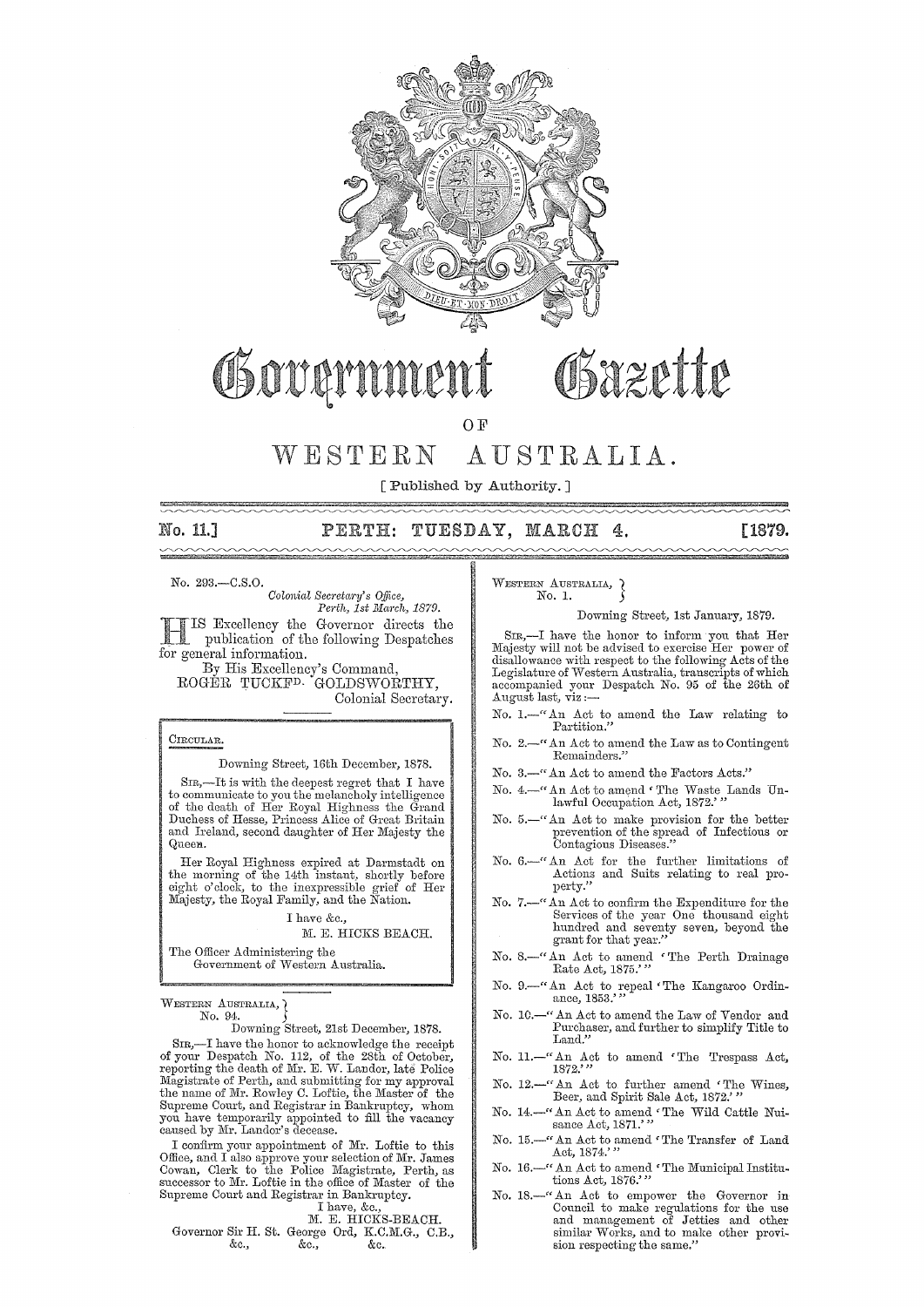- No. 19.-" An Act to confer jurisdiction in certain cases over Foreign Merchant Seamen."
- No. 20.-" An Act to explain <The Colonial Pas-sengers Amendment Ordinance, 1868.'''
- No. 21.—" An Act to further amend 'The Customs Ordinance, 1860.'"
- No. 23.-" An Act to further amend < The Game Act, 1874.'''
- No. 24.-" An Act to repeal certain Ordinances now in force respecting the licensing of Boats and Boatmen, and to make other provision in lieu thereof."
- No. 25.-" An Act to amend < The Jury Act, 1871.'''
- No. 28.—" An Act to amend 'The High School Act, 1876.'"
- No. 29.—" An Act to appropriate the sum of One<br>hundred and Fifty-four thousand Seven<br>hundred and Eleven pounds Fourteen<br>shillings and Eight pence out of the<br>General Revenue of the Colony for the<br>service of the year One tho

#### I have &c., M. E. HICKS BEACH.

Governor Sir H. St. George Ord, K.C.M.G., C.B., &c.  $&c.$ ,

WESTERN AUSTRALIA,  $\}$ No. 5.

Downing Street, lOth January, 1879.

SIR,-I have the honor to transmit to you, herewith, an Order of Her Majesty in Council, dated the 30th of December, 1878, assenting to a Bill (No. 32 of 1878), passed by the Legislature of the Colony, entitled "An Act to Incorporate the Shareholders of 'The Western Australian Bank' and for other purposes," which was reserve Her Majesty's pleasure, a transcript of which accom- panied your Despatch, No. 83, of the 3rd of August last.

> I have, &c., M. E. HICKS BEACH.

Governor Sir H. St. George Ord, K.C.M.G., C.B., &c., &c.  $&c_{\cdot}$ 

#### AT THE COURT AT OSBORNE HOUSE, ISLE OF WIGHT, The 30th day of December, 1878. PRESENT,

THE QUEEN'S MOST EXCELLENT MAJESTY

HIS ROYAL HIGHNESS THE DUKE OF CONNAUGHT AND<br>STRATHEARNE HIS ROYAL HIGHNESS PRINCE LEOPOLD

#### LORD PRESIDENT

W HEREAS by an Act passed in the 5th and 6th years of Her Majesty's reign, entitled "An Act for the Government of New South Wales and Van Diemens Land," it is amongst other things enacted that no Bill which shall be reser

And whereas by another Act passed in the 13th and 14th years of Her Majesty's reign, entitled "An Act for the better government of Her Majesty's Australian Colonies," it was provided amongst other things, that the provisi

And whereas a Legishtive Council for the said Colony has been established under the said last mentioned Act.

And whereas the Governor of the said Colony of Western Australia, on the 24th day of July, 1878, reserved a certain Bill, passed by the said Legislative Council, entitled "An Act to incorporate the Shareholders of 'The We

Ami whereas the said Bill so reserved as a<br>foresaid has been laid before Her Majesty in Council, and it is expedient that the<br>said Bill should be assented to by Her Majesty:

Now, THEREFORE, Her Majesty, in pursuance of the said Acts, and in exercise of the powers thereby reserved to Her as a<br>foresting said, doth by this present Order, by and with the advice of Her<br>Majesty's Privy Council, decl

#### WESTERN AUSTRALIA,  $\lambda$ No. 6.

#### Downing Street, 14th January, 1879.

SIR,-I have the honor to acknowledge the receipt of your Despatch, No. 129, of the 2nd December, furnishing particulars respecting' the appointments reported in your previous Despatch, No. 81, of the 2nd August last.

I have now to convey to you my approval of these<br>appointments, viz.: Mr. George Glyde to be Ac-<br>countant in the Treasury Office at Geraldton; Mr.<br>C. L. Howard to be Inspector of Police; and Mr.<br>W. A. Stone to be Acting Chi Treasury.

I have, &c.,<br>M. E. HICKS-BEACH. Governor Sir H. St. George Ord, K.C.M.G., C.B., &c" &c., &c.

#### No. 294.-C.S.0.

*Colonial Secretary's Office,*<br>Perth, 1st March, 1879.

I T is hereby notified, for general information, that during the absence on leave of the Honorable H. H. Hocking, Attorney General, the functions of that Officer will, in accordance with the Law, be discharged by GEORGE LEAKE, Esquire, Q.C., Crown Solicitor.

By His Excellency's Command, ROGER TUCKFD. GOLDSWORTHY, Colonial Secretary.

No. 288.-C.S.0.

*Oolonial Secretary's Office, Perth, 22nd February, 1879.* 

**HIS Excellency the Governor has been**<br>pleased, by virtue of the power and<br>authority conformed upon him by Hou Mejosty's authority conferred upon him by Her Majesty's Royal Instructions, to appoint, by an instrument under the Public Seal of the Colony, JAMES HENRY THOMAS, Esquire, to be an unofficial Member of the Executive Council of the Colony, provisionally, and until Her Majesty's pleasure shall be known.

By His Excellency's Command, ROGER TUCKF<sup>D.</sup> GOLDSWORTHY, Colonial Secretary.

#### No. 295.-C.S.O.

*Oolonial Sec)'ciary's* Office, *Peith, 1st Mm'ch, 1879.* 

I T is hereby notified, that on the recommendation of the Local Roads Board for the Swan District, His Excellency the Governor has been pleased to declare the undermentioned Road to be a Minor Road in accordance with the provisions of the 34th Vict., No. 26.

To commence at the Road between Guildford and<br>Perth, going in a South-east direction on the north<br>side of the Northern Boundary of Location 22,<br>continuing South-east until it meets a track, the<br>general bearing of which is the North-east boundary of Location 773, passing out-<br>side of the North-east end of 773, continuing in the<br>direction (viz. S.E.) a few hundred yards beyond<br>773 (so as to avoid a hill and afterwards tender ground), then turning South to meet on the Northeru Boundary of Location 28 a line commencing at the East corner of Location 34, passing in nearly a North-east direction outside of Location 33 through 32 and 31 outside 30 and 29 through 28 and meeting on the Northern Boundary of 28 the proposed line from Perth Road to that point.

By His Excellency's Command, ROGER TUCKFD. GOLDSWORTHY, Colonial Secretary.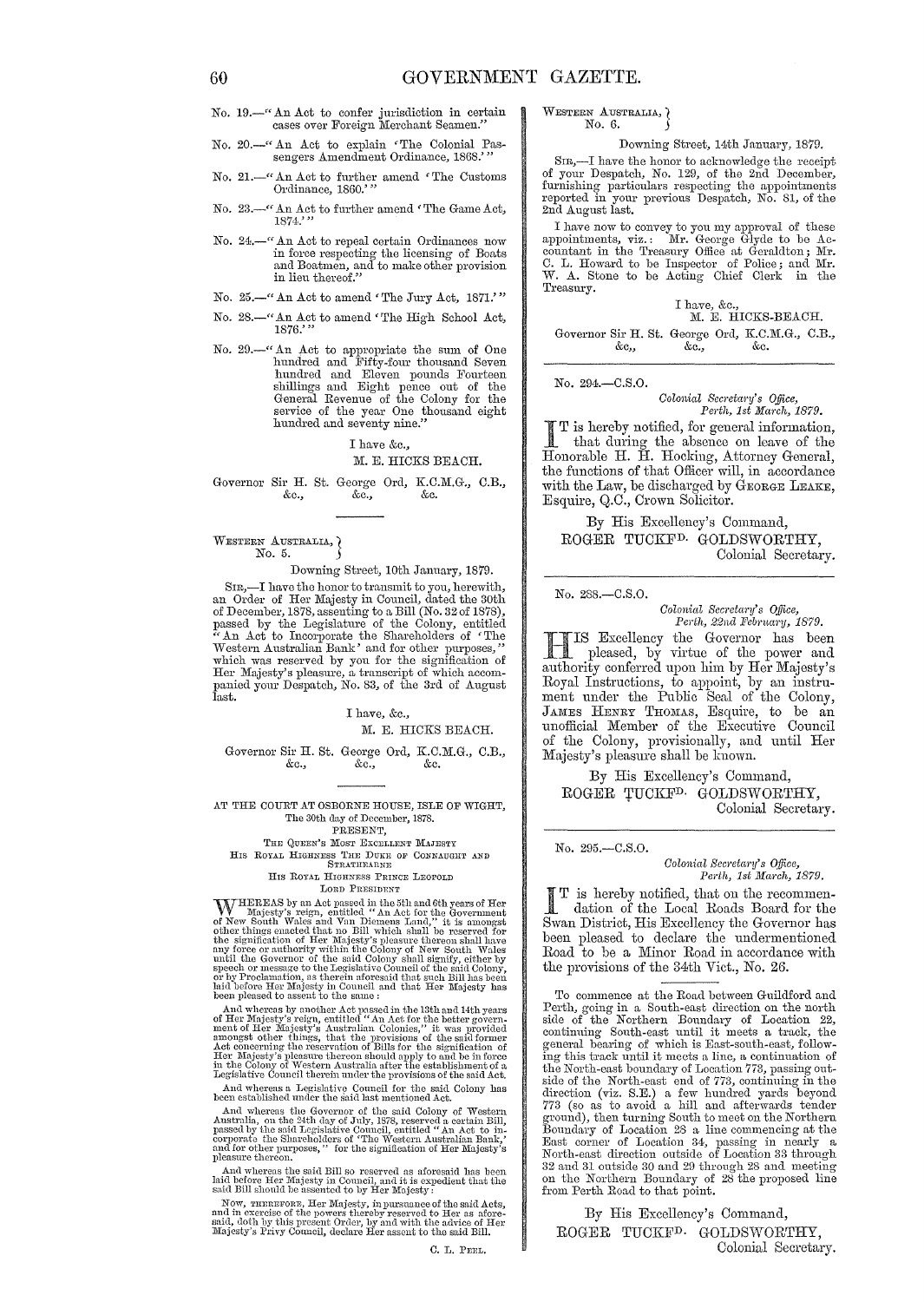No. 277.-C.S.O.

Immigration from the Australasian Colonies.

#### *Colonial Secretary's Office,* Perth, 6th February, 1879.

WHEREAS a notice with the above head-<br>ing was published in the *Government*<br>Gazette of Marsh 30th, 1875, whereby it was *Gazette* of March 30th, 1875, whereby it was notified that certain passage money would be paid to persons introducing from the Australasian Colonies European Immigrants of the laboring classes, and that certain assistance towards the passages of the wives and families of persons so introduced would also be allowed; Notice is now given, that the above Notice of March 30th, 1875, is cancelled, and that from and after the date of this Notice no such passage money will be paid.

Persons interested in this matter will also take notice that grants of land are still made to Immigrants, but under conditions somewhat different to those set forth in the said Notice of March 30th, 1875. The conditions under which those grants are now made are to be found in the Land Regulations published on the 14th September, 1878.

By His Excellency's Command, ROGER TUCKFD. GOLDSWORTHY, Colonial Secretary.

No. 256.-C.S.O.

*Colonial Secretary's Office, Perth, 18th January, 1879.* 

WHEREAS certain lands belonging to the<br>
Pensioners' Benevolent Society have<br>
heaven and to certain Beneisners, but the gaid been sold to certain Pensioners, but the said Pensioners have had no proper conveyances executed to them of the said lands; and whereas by an Act passed in the 37th year of the reign of Her Present Majesty and numbered 17, power was given to the Governor to appoint some person to be the successor of the last Treasurer of the above-named Society, for the purpose of executing conveyances to the Pensioners above referred to; and whereas the Governor, in pursuance of the said Act, appointed Frederick Palgrave Bm'lee, Esq., now Lieutenant-Governor of Honduras, to be the successor of the last Treasurer, as above mentioned, and for the above-mentioned purpose;

Now this is to give notice that if any Pensioner, entitled as above, will have a proper deed of conveyance prepared and send the same, together with all proper vouchers and evidences of title, to the Colonial Secretary, on or before the 1st day of June next, the Colonial or before the 1st day of June next, the Colonial Secretary will, on being duly satisfied of the title of the claimant, forward such deed of 'Conveyance to the said Frederick Palgrave Barlee, for execution by him, and will do all in his power to procure its execution.

After the above date, the Government will decline in any way to assist any Pensioner claiming to be entitled to land from the Pensioners' Benevolent Society.

By His Excellency's Command, ROGER TUCKF<sup>D.</sup> GOLDSWORTHY, Colonial Secretary.

#### No. 296.-C.S.O. TENDERS ACCEPTED.

*Colonial Secretary's Office, Perth, 1st March, 1879.* 

KERR, J.

To lift, clean, tar, paint, and replace all Buoys in the Port of Fremantle, for the sum of £30.

LAWRENCE & SONS, W.

To supply a Boat for the Public Service, in accordance with specification, for the sum of £24.

By His Excellency's Command, ROGER TUCKFD, GOLDSWORTHY, Colonial Secretary.

## WESTERN AUSTRALIAN RAILWAYS.

EASTERN LINE.

(FIRST SECTION.) *Department of Public Works,*<br> *Perth, 3rd December, 1878.* 

TENDERS will be received at this Office up<br>to noon on Monday, the 21st April, 1879,<br> $f_{\text{tot}}$ , the construction of a Line of Billyanda, for the construction of a Line of Railway between the Port of Fremantle and Guildford, being a distance of 20 miles or thereabouts.

Plans and Specification can be seen at this Office on and after Monday, the 20th January, and at Melbourne and Adelaide at a place and on a date which will be duly announced.

Printed Specifications will be obtainable at Three Guineas each.

Each Tender must be accompanied by a Bank Deposit Receipt for £1,000, in favor of the Commissioner of Railways.

The Government do not bind themselves to accept the lowest or any Tender.

> JAS. H. THOMAS, Commissioner of Railways.

#### *Department of Public Works, Pel'th, 6th Febntary, 1879.*

 $\begin{bmatrix} \text{TENDERS} \end{bmatrix}$  (endorsed "Tender for Fire-<br>wood.") will be week wood,") will be received at this Office until noon of Monday, the 10th March, from persons willing to supply and deliver one thousand cords of Firewood for the Northern Railway.

Specification as to size and quality of wood may be seen on application at the Office of the Resident Engineer at Geraldton.

The Government do not bind themselves to accept the lowest or any tender, and will require the guarantee of two responsible persons for the due performance of the Contract.

Forms of Tender may be bad on application to the various Resident Magistrates, and at the Public Works Office, Perth, where Specifications, Conditions and full particulars can be obtained.

No tender will be entertained unless on the prescribed form.

> JAS. H. THOMAS, Commissioner of Railways.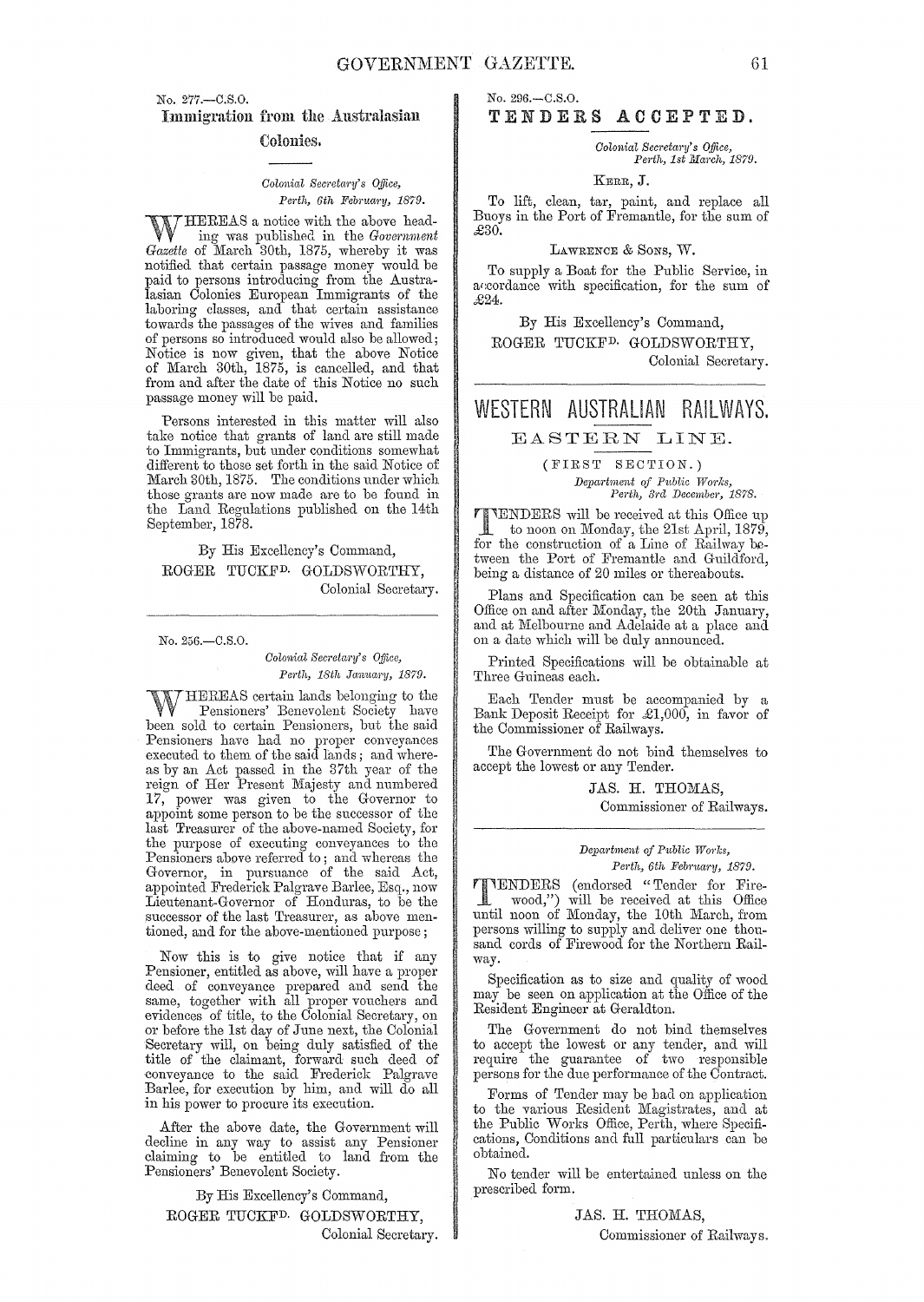# Crown Lands' Office,<br>Perth, 22nd February, 1879.

DETURN of Applications for Leases and<br> **R** Licenses of Crown Lands approved during January, 1879 :-

| No.                                                                                                                                                                                                                                                                                                                             | Applicants.                                                                                                                                                                                                                                                                                                                                                                                                                                                                                                                                                                                                                                                                                                                                                                                | Class.                                                                                                                                                                  | Acres.                                                                                                                                                                                                           | Rent.                                                                                                                                                                                                                                                                                                                                                                                                                                                                                                                                                               |
|---------------------------------------------------------------------------------------------------------------------------------------------------------------------------------------------------------------------------------------------------------------------------------------------------------------------------------|--------------------------------------------------------------------------------------------------------------------------------------------------------------------------------------------------------------------------------------------------------------------------------------------------------------------------------------------------------------------------------------------------------------------------------------------------------------------------------------------------------------------------------------------------------------------------------------------------------------------------------------------------------------------------------------------------------------------------------------------------------------------------------------------|-------------------------------------------------------------------------------------------------------------------------------------------------------------------------|------------------------------------------------------------------------------------------------------------------------------------------------------------------------------------------------------------------|---------------------------------------------------------------------------------------------------------------------------------------------------------------------------------------------------------------------------------------------------------------------------------------------------------------------------------------------------------------------------------------------------------------------------------------------------------------------------------------------------------------------------------------------------------------------|
| 1475<br>1450<br>1472<br>1491<br>598<br>600<br>3583<br>А                                                                                                                                                                                                                                                                         | AVON.<br>Ann Walker<br>$\ldots$<br>Richd. Gallop, Jun.   <br>Geo. B. McKever   <br>$\sim$<br>Eliza Crane<br>$\ldots$<br>$\ldots$<br>Fredk. Cook<br>$\ldots$<br>άú,<br>Do.<br>$\ddotsc$<br>$\ddotsc$<br>Lewis J. Bayly                                                                                                                                                                                                                                                                                                                                                                                                                                                                                                                                                                      | S.O. Lic.<br>,,<br>,,<br>,,<br>S.O.Lea.<br>ï                                                                                                                            | 100<br>100<br>100<br>100<br>200<br>100<br>11300                                                                                                                                                                  | £ s.<br>đ.<br>2<br>10<br>0<br>2<br>0<br>10<br>2<br>10<br>0<br>$\boldsymbol{2}$<br>10<br>0<br>10<br>$\bf{0}$<br>0<br>5<br>0<br>0<br>6<br>11<br>0                                                                                                                                                                                                                                                                                                                                                                                                                     |
| 1490                                                                                                                                                                                                                                                                                                                            | $\ddotsc$<br>COCKBURN SOUND<br>Turner, Bros<br>$\ldots$                                                                                                                                                                                                                                                                                                                                                                                                                                                                                                                                                                                                                                                                                                                                    | S. O. Lie.                                                                                                                                                              | 100                                                                                                                                                                                                              | 210<br>0                                                                                                                                                                                                                                                                                                                                                                                                                                                                                                                                                            |
| A 3509                                                                                                                                                                                                                                                                                                                          | KENT.<br>John Welstead<br>                                                                                                                                                                                                                                                                                                                                                                                                                                                                                                                                                                                                                                                                                                                                                                 | ı                                                                                                                                                                       | 11000                                                                                                                                                                                                            | 5 10<br>0                                                                                                                                                                                                                                                                                                                                                                                                                                                                                                                                                           |
| 1461<br>A<br>3503<br>3504<br>,,<br>3548<br>,,<br>3549<br>39                                                                                                                                                                                                                                                                     | KOJONUP.<br>Nelson, Bros<br><br>Alex. Moir<br>$\cdots$<br>$\ldots$<br>Do.<br>$\ddotsc$<br>$\ldots$<br>L. F. Vanzuilecom<br>Do.<br><br><br>MELBOURNE.                                                                                                                                                                                                                                                                                                                                                                                                                                                                                                                                                                                                                                       | S.O. Lic.<br>ı<br>,,<br>,,<br>,,                                                                                                                                        | 100<br>3000<br>1000<br>5400<br>1000                                                                                                                                                                              | 0<br>2<br>10<br>1<br>10<br>0<br>1<br>0<br>0<br>$\overline{2}$<br>14<br>0<br>1<br>0<br>0                                                                                                                                                                                                                                                                                                                                                                                                                                                                             |
| 3563<br>А                                                                                                                                                                                                                                                                                                                       | Chas. Clinch                                                                                                                                                                                                                                                                                                                                                                                                                                                                                                                                                                                                                                                                                                                                                                               | ı                                                                                                                                                                       | 3000                                                                                                                                                                                                             | 110<br>0                                                                                                                                                                                                                                                                                                                                                                                                                                                                                                                                                            |
| N<br>1093<br>1146<br>,,<br>1147<br>,,<br>1156<br>,,<br>1157<br>,,<br>1158<br>,,<br>1159<br>,,<br>1160<br>,,<br>1161<br>,,<br>1162<br>,,<br>1163<br>,,<br>1164<br>,,<br>1165<br>,,<br>1166<br>,,<br>1167<br>,,<br>1168<br>,,<br>1169<br>,,<br>1170<br>,,<br>1171<br>,,<br>1172<br>,,<br>1201<br>,,<br>1483<br>1484<br>3567<br>A. | NORTH.<br>A. R. Richardson & Co.<br>Brockman & Fane<br>$\ldots$<br>Do.<br>$\overline{\phantom{a}}$<br>$\ldots$<br>W. E. Marmion<br>$\ldots$<br>Do.<br>$\ldots$<br>$\ldots$<br>Do.<br><br>$\ldots$<br>Do.<br>$\ldots$<br>$\ldots$<br>Do.<br>$\ldots$<br>$\ldots$<br>Do.<br>$\ldots$<br>$\ldots$<br>Do,<br>$\ldots$<br>$\cdots$<br>Do.<br>$\cdots$<br>$\ldots$<br>Do.<br>$\cdots$<br>$\ddotsc$<br>Do.<br>$\ldots$<br>$\cdots$<br>Do.<br>$\ldots$<br>$\ldots$<br>Do.<br>$\cdots$<br>$\cdots$<br>E. H. Higham<br>$\ldots$<br>Do.<br>$\ddotsc$<br>$\ldots$<br>Do.<br><br>$\ldots$<br>Do.<br>$\ddotsc$<br>$\cdots$<br>Do.<br>$\ddotsc$<br>$\ddotsc$<br>E. A. Von Bibra<br><br>$_{\rm SWAN.}$<br>Jno. Fitzpatrick<br>$\cdots$<br>Do.<br>$\ldots$<br><br>Jno. O'Neil<br>$\ddotsc$<br><br>VICTORIA. | С<br>$\overline{2}$<br>,,<br>,,<br>,,<br>,,<br>,,<br>,,<br>,,<br>,,<br>و و<br>33<br>,,<br>,,<br>$^{\tiny{3}}$<br>,,<br>,,<br>,,<br>,,<br>,,<br>,,<br>$ S. 0.$ Lie.<br>ï | 15000<br>20000<br>20000<br>20000<br>40000<br>20000<br>20000<br>20000<br>20000<br>30000<br>20000<br>20000<br>25000<br>25000<br>25000<br>20000<br>20000<br>20000<br>20000<br>20000<br>110000<br>100<br>100<br>3000 | 15<br>0<br>3<br>$\boldsymbol{2}$<br>10<br>0<br>$\overline{2}$<br>10<br>0<br>$\overline{2}$<br>10<br>0<br>5<br>0<br>0<br>$\overline{2}$<br>0<br>10<br>$\begin{smallmatrix}2\2\2\3\end{smallmatrix}$<br>0<br>10<br>0<br>10<br>0<br>10<br>0<br>15<br>$\frac{2}{2}$<br>0<br>10<br>0<br>10<br>3<br>2<br>6<br>ż<br>$\overline{2}$<br>6<br>3<br>$\overline{2}$<br>6<br>210<br>0<br>$\overline{2}$<br>0<br>10<br>$\overline{2}$<br>0<br>10<br>$\rm 2$<br>0<br>10<br>$\overline{2}$<br>0<br>10<br>27<br>10<br>0<br>2<br>10<br>0<br>$\overline{2}$<br>10<br>0<br>ı<br>10<br>0 |
| 1368<br>1391<br>1393<br>1410<br>1411<br>1414<br>1415<br>1416<br>1424<br>1425<br>1427<br>1428<br>A. 3502<br>3513<br>13<br>3514<br>IJ<br>3515<br>J<br>3516<br>ı,<br>3522<br>ı,<br>3523<br>ı,<br>3527<br>ı,<br>3577<br>ı,<br>3578<br>ı,<br>3584<br>,                                                                               | Pat. Stone<br>$\cdots$<br>Fras. Ventura<br><br>Sam. F. Moore<br>Jno. Tetlow<br><br>$\cdots$<br>$\ddotsc$<br>Alf. Cream<br>$\ldots$<br>$\cdots$<br>W. Harding<br>$\ldots$<br>$\cdots$<br>Do.<br>$\ddotsc$<br>$\ldots$<br>John Cable<br>$\cdots$<br>John Cable<br>L. C. Burges<br>Geo. Willimott<br>Les Midarliss<br>$\ldots$<br>$\ldots$<br>Jas. McAuliffe, Jun<br>Jane A. & Cath Stone<br>M.A. Smith & Sons<br>James Nairn<br>$\cdots$<br>Jos. D. Warren<br>$\cdots$<br>Do.<br><br>And. Brand<br>Howard, Shenton & Co.,<br>Do.<br><br>$\ddotsc$<br>Ros. Salvado<br><br><br>Do.<br>$\cdots$<br><br>Do.<br><br><br>Thos. Anderson<br><br>WELLINGTON.                                                                                                                                         | S. O. Lie.<br>,<br>,,<br>53<br>,,<br>,,<br>,,<br>$, \,$<br>,,<br>,,<br>وو<br>ï<br>,,<br>,,<br>$\ddot{\phantom{0}}$<br>ë<br>ï<br>,,<br>ដូ                                | 184<br>100<br>150<br>100<br>100<br>120<br>135<br>112<br>100<br>100<br>100<br>126<br>4360<br>4130<br>3000<br>2000<br>11000<br>20000<br>20000<br>13600<br>3000<br>3000<br>20000                                    | $4\,12$<br>0<br>2<br>10<br>0<br>$\frac{3}{2}$<br>15<br>0<br>0<br>10<br>0<br>10<br>$\begin{smallmatrix} 3\ 3\ 2 \end{smallmatrix}$<br>0<br>0<br>6<br>7<br>16<br>0<br>$\bar{2}$<br>0<br>10<br>$\bar{2}$<br>0<br>10<br>$\bar{2}$<br>0<br>10<br>3<br>-3<br>0<br>$\bf{0}$<br>4<br>8<br>6<br>2<br>1<br>ı<br>0<br>10<br>1<br>0<br>0<br>510<br>0<br>$2\,10$<br>0<br>210<br>0<br>6 16<br>0<br>1 10<br>0<br>1 10<br>0<br>$2\,$ $10$<br>0                                                                                                                                      |
| 1468<br>A.<br>3571                                                                                                                                                                                                                                                                                                              | Tim. Garvey<br><br>Hooley & New<br><br>WILLIAMS.                                                                                                                                                                                                                                                                                                                                                                                                                                                                                                                                                                                                                                                                                                                                           | S. O. Lic.<br>1                                                                                                                                                         | 100<br>4000                                                                                                                                                                                                      | 10<br>0<br>2<br>2<br>0<br>0                                                                                                                                                                                                                                                                                                                                                                                                                                                                                                                                         |
| 1480                                                                                                                                                                                                                                                                                                                            | Arthur Batt<br>$\ddotsc$<br>                                                                                                                                                                                                                                                                                                                                                                                                                                                                                                                                                                                                                                                                                                                                                               | S. O. Lic.                                                                                                                                                              | 100                                                                                                                                                                                                              | $_{2\ 10}$<br>0                                                                                                                                                                                                                                                                                                                                                                                                                                                                                                                                                     |

MALCOLM FRASER. Commissioner of Crown Lands.

#### Rents for Crown Lands.

Crown Lands' Office,

Perth, 28th February, 1879.

**TIME** attention of the public is drawn to the following regulation  $:-$ 

All annual rents, except rents for mineral lands which are payable on the first of January, are to be paid in advance on the first day of March in each year; licenses or leases from time to time granted during the year, may be dated

as from the first day of January and the first day of July; the proportion in this case that is to be charged for the portion of the first year shall be so calculated, but no period less than one-half of a year shall be allowed, the rent being always calculated as from the first of January to the thirty-first of December.<br>Failure of payment of rent shall forfeit all right to the land and the improvements thereon; and all applications for renewal of licenses must be deposited at the Land Office on or before the last day of January in each Except when fresh applications are vear. being dealt with, no application will in future be made for payment of rent from the Treasury or any of its branches.

> MALCOLM FRASER, Commissioner of Crown Lands.

#### Office of the Central Board of Education, Perth, 26th February, 1879.

THE Central Board has been pleased to approve of the following appointments :-Mr. MAYHEW to be a member of the District

Board of Education, Newcastle, vice Mr. S. P. Phillips, resigned.

Rev. H. W. BROWN to be a member of District Board of Education, Vasse, vice Dr. Robertson, resigned.

> CHAS. H. CLIFTON. Secretary.

#### The Bankruptcy Act, 1871.

IN THE SUPREME COURT.

In the matter of a Bankruptcy Petition against Thomas<br>William Mews the younger, of Fremantle, Boatbuilder.

UPON the hearing of this Petition this day, and<br>upon proof satisfactory to the Court of the debt<br>of the Petitioners and of the Act or Acts of the Bankor and runtey alleged to have been committed by the said<br>Thomas William Mews the younger having been given, it is ordered that the said Thomas William Mews the younger is hereby adjudged a bankrupt.

Given under the seal of the Court this twenty sixth day of February, 1879.

|        | By the Court. |
|--------|---------------|
| (L.s.) | JAMES COWAN.  |
|        | Registrar.    |

The first General Meeting of the Creditors of the said Thomas William Mews is hereby summoned to be held at the Supreme Court House, Perth, on the seventeenth day of March, 1879, at eleven o'clock of the forenoon, and that attend thereat for examination, and to produce thereat a statement of his affairs as required by the Statute.

Until the appointment of a Trustee all persons having in their possession any of the effects of the Bank-<br>rupt must deliver them and all debts due to the Bank-<br>rupt must be paid to the Registrar. Creditors must forward their proofs of debts to the Registrar.

IST of Licenses under "The Boat Licensing A Act, 1878," granted for the year 1879, by the Bunbury Licensing Board, at an adjourned Meeting holden 17th February, 1879 :-

| No. of<br>demse.                                                                  | Name of<br>Vessel. | Des<br>bitor | Name and Address<br>of Owner. | Fonnage | Licensed to carry |  |  |  |  |  |
|-----------------------------------------------------------------------------------|--------------------|--------------|-------------------------------|---------|-------------------|--|--|--|--|--|
| 4                                                                                 | Bonnie<br>Dundee   | Boat         | David A. Hay,<br>Bunbury      | 2       | 12 passengers.    |  |  |  |  |  |
| Members of<br>W. PEARCE CLIFTON, R.M.,<br>Licensing<br>CHAS. L. HOWARD,<br>Board. |                    |              |                               |         |                   |  |  |  |  |  |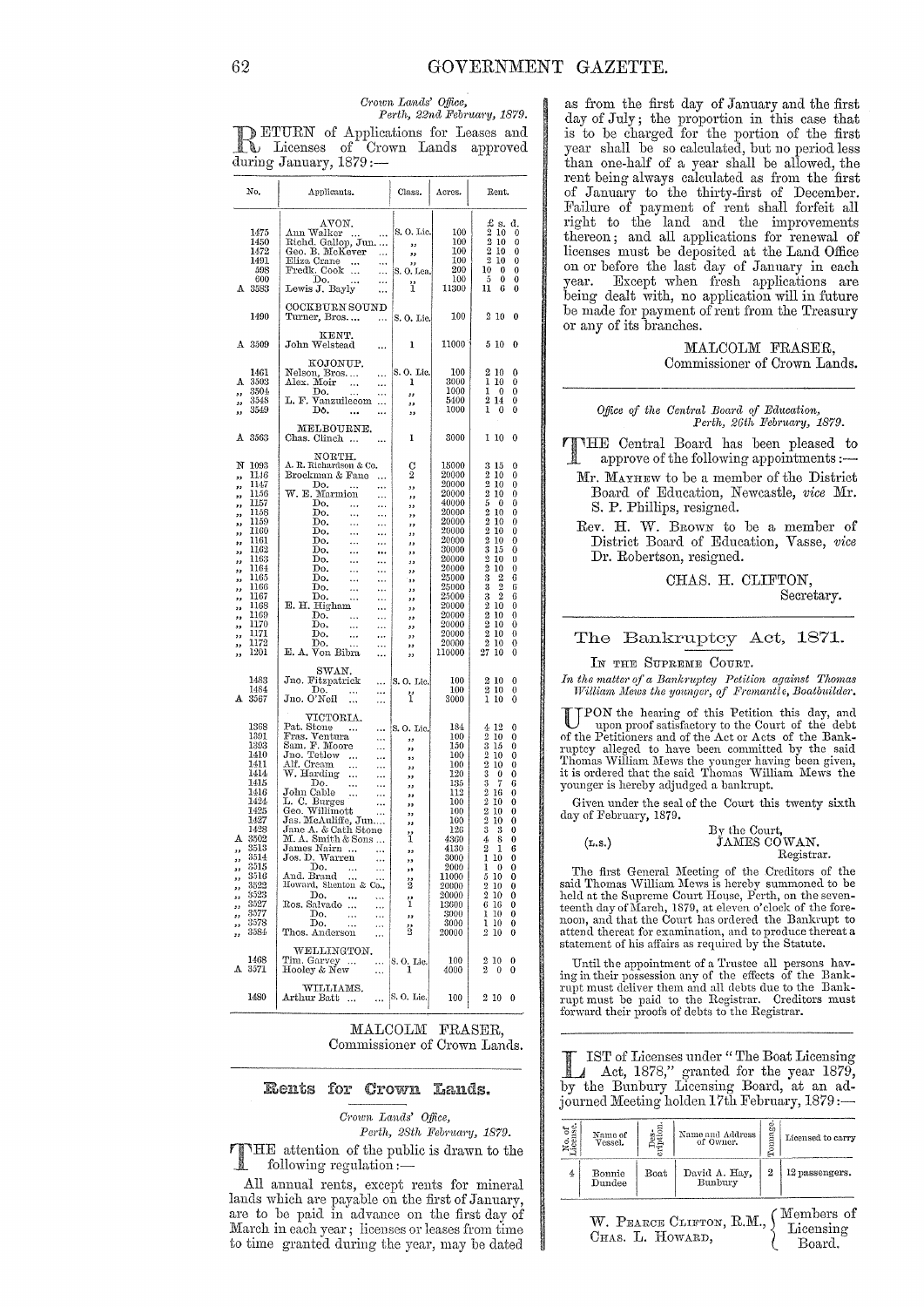#### GOVERNMENT GAZETTE.

#### $L A N D$  $SALES.$

#### Crown Lands' Office, Perth, 3rd March, 1879.

TIME undermentioned Allotments of Land will be offered for Sale, at Public Auction, on the date and at the places specified in the Schedule below, at one o'clock, p.m.

SCHEDULE.

| Date of Sale. | Place of Sale.                | Description of Lot.  |            |                       |           | Number of Lot. |    |           |           | Quantity.<br>r.<br>p.<br>a. |   |         | Upset Price. |                     |
|---------------|-------------------------------|----------------------|------------|-----------------------|-----------|----------------|----|-----------|-----------|-----------------------------|---|---------|--------------|---------------------|
| 1879.         |                               |                      |            |                       |           |                |    |           |           |                             |   |         |              |                     |
| March 5       | $B$ un $b$ ur $\triangledown$ | $\sim$ $\sim$ $\sim$ | Bridgetown |                       | $\ddotsc$ | $_{\rm{Town}}$ | 28 | $\ddotsc$ |           |                             |   |         | 215          |                     |
| Do.           | Do.<br>$\ddotsc$              | $\cdots$             | Do.        | $\sim$ .<br>$\cdots$  | $\cdots$  | Do.            | 83 | $\ddotsc$ | $\ddotsc$ | $\cdots$                    | 2 |         |              | $\pounds3$ per lot. |
| Do.           | Do.<br>$\cdots$               | $\cdots$             | Do.        | $\ddotsc$<br>$\cdots$ | $\cdots$  | Do.            | 88 | $\cdots$  |           |                             | 2 |         |              |                     |
| Do.           | Perth                         | $\ddotsc$            | Pinjarrah  | $\sim$                | $\cdots$  | Sub.           | 18 | $\cdots$  | $\cdots$  | $\cdots$                    | 3 | $2\,21$ |              | 30s. per acre.      |
|               |                               |                      |            |                       |           |                |    |           |           |                             |   |         |              |                     |

MALCOLM FRASER,

Commissioner of Crown Lands.

#### WESTERN AUSTRALIA.

Meteorological Observations for the week ending 28th February, 1879.

WIND Registered by Mr. Forsyth, Harbor Master, at Arthur's Head, Fremantle; altitude above the sea 55 feet, in Latitude 32° 02' 14" S., Longitude 115° 45' 12" E.

The other instruments registered are placed in the grounds adjoining the Survey Office, Perth; altitude above the sea 47 feet, in Latitude 31° 57' 25" S., Longitude 115° 52' 02" E.

MALCOLM FRASER,

Surveyor General.

| Week<br>ending. | BAROMETER:<br>Mean Reading<br>corrected, and re-<br>duced to sea level.<br>and 32 deg. Fah. | THERMOMETERS IN SHADE. |               |               |               | RADIATION<br>THERMO-<br>METERS. |         |                       | WIND.                     |            | DEGREE                                         |                           |                 | EVAPOR-                |
|-----------------|---------------------------------------------------------------------------------------------|------------------------|---------------|---------------|---------------|---------------------------------|---------|-----------------------|---------------------------|------------|------------------------------------------------|---------------------------|-----------------|------------------------|
|                 |                                                                                             |                        | Dry.          |               | Wet.          |                                 | Terres- | RAIN:<br>Amount<br>in | Horizontal<br>velocity in | General    | ОF<br>HUMIDITY.<br>Saturation<br>$=100$ : mean | CLOUD:<br>Mean<br>amount. | ONE: Meramount. | ATION:<br>Amount<br>iņ |
|                 |                                                                                             | Maxi-<br>mum.          | Mini-<br>mum. | Maxi-<br>mum. | Mini-<br>mum. | Solar.                          | trial.  | inches.               | miles, per<br>24 hours.   | direction. | amount.                                        |                           | ö               | inches.                |
| 28th            | 29.973                                                                                      | 88.3                   | 61.0          | 78.7          | $56 - 4$      | 150.0                           | 53.7    | $\Omega$              | 396.45                    | Easterly   | 66                                             | 0                         | 5.4             | 1.99                   |

Total Rainfall for the month=  $\, \cdot 15 \,$  inches.

 $\begin{tabular}{|p{0.8em}p{0.8em}|} \hline The  
mometers in shade. \begin{tabular}{|p{0.8em}|} \hline Maximum Day & 95 & 23rd \\ Minimum Day & 53:5 & 26th \\ \hline \end{tabular}$ Highest reading of Barometer 30.05 22nd  $29^{\circ}837$ 28th  $Lowest$  do. do. The Observations are taken at 10 a.m., (excepting Barometer, which is registered at 12 a.m.)

> M. A. C. FRASER, Observer.

## "The Perth Drainage Rate Act, 1875."



GEO. PHILLIPS, Acting Colonial Treasurer. H. BIRCH, Treasurer Perth City Council.

Perth, 1st March, 1879.